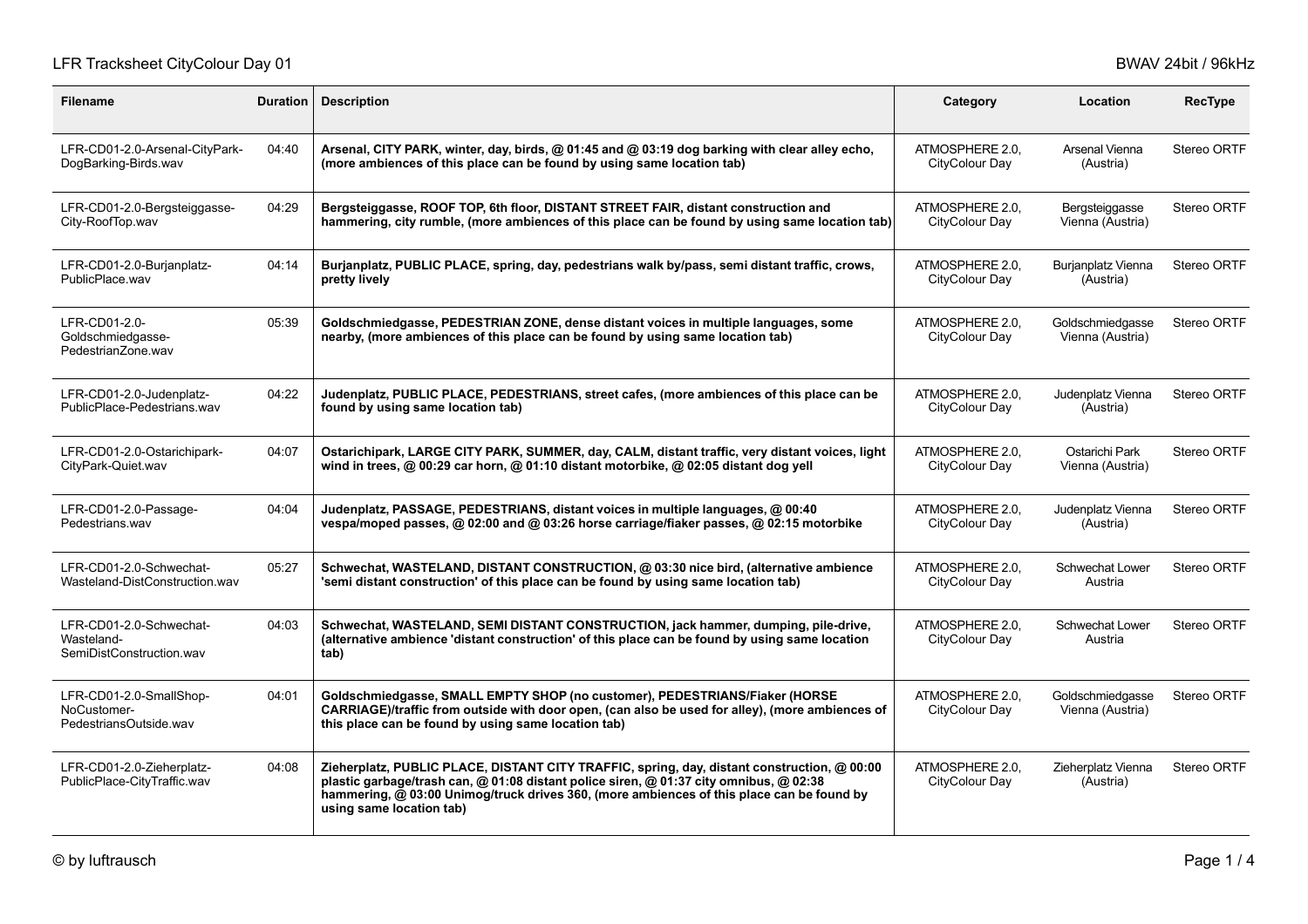# LFR Tracksheet CityColour Day 01 **BWAV 24bit / 96kHz**

| <b>Filename</b>                                                     | <b>Duration</b> | <b>Description</b>                                                                                                                                                                                                                    | Category                          | Location                             | RecType      |
|---------------------------------------------------------------------|-----------------|---------------------------------------------------------------------------------------------------------------------------------------------------------------------------------------------------------------------------------------|-----------------------------------|--------------------------------------|--------------|
| TOTAL (H / MM / SS)                                                 | 0:49:14         |                                                                                                                                                                                                                                       |                                   |                                      |              |
| LFR-CD01-5.0-Arsenal-CityPark-<br>DogBarking-Birds.L.wav            | 04:40           | Arsenal, CITY PARK, winter, day, birds, @ 01:45 and @ 03:19 dog barking with clear alley echo,<br>(more ambiences of this place can be found by using same location tab)                                                              | ATMOSPHERE 5.0.<br>CityColour Day | Arsenal Vienna<br>(Austria)          | Surround 5.0 |
| LFR-CD01-5.0-Bergsteiggasse-<br>City-RoofTop.L.wav                  | 04:29           | Bergsteiggasse, ROOF TOP, 6th floor, DISTANT STREET FAIR, distant construction and<br>hammering, city rumble, (more ambiences of this place can be found by using same location tab)                                                  | ATMOSPHERE 5.0,<br>CityColour Day | Bergsteiggasse<br>Vienna (Austria)   | Surround 5.0 |
| LFR-CD01-5.0-Burjanplatz-<br>PublicPlace.L.wav                      | 04:14           | Burjanplatz, PUBLIC PLACE, spring, day, pedestrians walk by/pass, semi distant traffic, crows,<br>pretty lively                                                                                                                       | ATMOSPHERE 5.0.<br>CityColour Day | Burjanplatz Vienna<br>(Austria)      | Surround 5.0 |
| LFR-CD01-5.0-<br>Goldschmiedgasse-<br>PedestrianZone.L.wav          | 05:39           | Goldschmiedgasse, PEDESTRIAN ZONE, dense distant voices in multiple languages, some<br>nearby, (more ambiences of this place can be found by using same location tab)                                                                 | ATMOSPHERE 5.0,<br>CityColour Day | Goldschmiedgasse<br>Vienna (Austria) | Surround 5.0 |
| LFR-CD01-5.0-Judenplatz-<br>PublicPlace-Pedestrians.L.wav           | 04:22           | Judenplatz, PUBLIC PLACE, PEDESTRIANS, street cafes, (more ambiences of this place can be<br>found by using same location tab)                                                                                                        | ATMOSPHERE 5.0,<br>CityColour Day | Judenplatz Vienna<br>(Austria)       | Surround 5.0 |
| LFR-CD01-5.0-Ostarichipark-<br>CityPark-Quiet.L.wav                 | 04:07           | Ostarichipark, LARGE CITY PARK, SUMMER, day, CALM, distant traffic, very distant voices, light<br>wind in trees, @ 00:29 car horn, @ 01:10 distant motorbike, @ 02:05 distant dog yell                                                | ATMOSPHERE 5.0.<br>CityColour Day | Ostarichi Park<br>Vienna (Austria)   | Surround 5.0 |
| LFR-CD01-5.0-Passage-<br>Pedestrians.L.wav                          | 04:04           | Judenplatz, PASSAGE, PEDESTRIANS, distant voices in multiple languages, @ 00:40<br>vespa/moped passes, @ 02:00 and @ 03:26 horse carriage/fiaker passes, @ 02:15 motorbike                                                            | ATMOSPHERE 5.0,<br>CityColour Day | Judenplatz Vienna<br>(Austria)       | Surround 5.0 |
| LFR-CD01-5.0-Schwechat-<br>Wasteland-<br>DistConstruction L.way     | 05:27           | Schwechat, WASTELAND, DISTANT CONSTRUCTION, @ 03:30 nice bird, (alternative ambience<br>'semi distant construction' of this place can be found by using same location tab)                                                            | ATMOSPHERE 5.0,<br>CityColour Day | Schwechat Lower<br>Austria           | Surround 5.0 |
| LFR-CD01-5.0-Schwechat-<br>Wasteland-<br>SemiDistConstruction.L.wav | 04:03           | Schwechat, WASTELAND, SEMI DISTANT CONSTRUCTION, jack hammer, dumping, pile-drive,<br>(alternative ambience 'distant construction' of this place can be found by using same location<br>tab)                                          | ATMOSPHERE 5.0.<br>CityColour Day | Schwechat Lower<br>Austria           | Surround 5.0 |
| LFR-CD01-5.0-SmallShop-<br>NoCustomer-<br>PedestriansOutside.L.wav  | 04:01           | Goldschmiedgasse, SMALL EMPTY SHOP (no customer), PEDESTRIANS/Fiaker (HORSE<br>CARRIAGE)/traffic from outside with door open, (can also be used for alley), (more ambiences of<br>this place can be found by using same location tab) | ATMOSPHERE 5.0,<br>CityColour Day | Goldschmiedgasse<br>Vienna (Austria) | Surround 5.0 |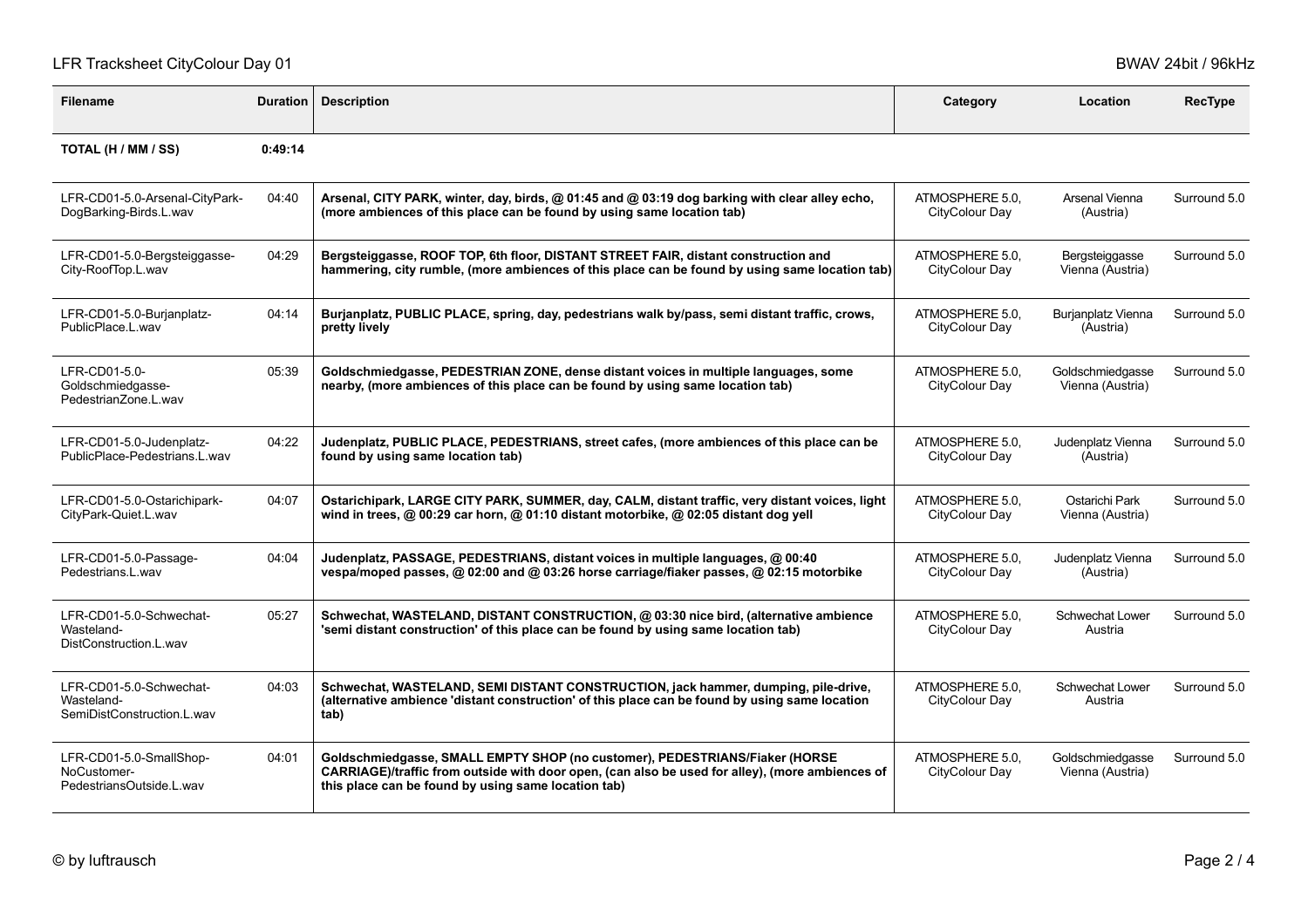# LFR Tracksheet CityColour Day 01 **BWAV 24bit / 96kHz**

| <b>Filename</b>                                                  | <b>Duration</b> | <b>Description</b>                                                                                                                                                                                                                                                                                             | Category                          | Location                             | <b>RecType</b>                               |
|------------------------------------------------------------------|-----------------|----------------------------------------------------------------------------------------------------------------------------------------------------------------------------------------------------------------------------------------------------------------------------------------------------------------|-----------------------------------|--------------------------------------|----------------------------------------------|
| LFR-CD01-5.0-Zieherplatz-<br>PublicPlace-CityTraffic.L.wav       | 04:08           | Zieherplatz, PUBLIC PLACE, DISTANT CITY TRAFFIC, spring, day, distant construction, @ 00:00<br>plastic garbage/trash can, @ 01:08 distant police siren, @ 01:37 city omnibus, @ 02:38<br>hammering, @ 03:00 Unimog/truck drives 360, (more ambiences of this place can be found by<br>using same location tab) | ATMOSPHERE 5.0.<br>CityColour Day | Zieherplatz Vienna<br>(Austria)      | Surround 5.0                                 |
| TOTAL (H / MM / SS)                                              | 0:49:14         |                                                                                                                                                                                                                                                                                                                |                                   |                                      |                                              |
| LFR-CD01-BFO-Arsenal-<br>CityPark-DogBarking-<br>Birds.A1.wav    | 04:40           | Arsenal, CITY PARK, winter, day, birds, @ 01:45 and @ 03:19 dog barking with clear alley echo,<br>(more ambiences of this place can be found by using same location tab)                                                                                                                                       | ATMOSPHERE BFO.<br>CityColour Day | Arsenal Vienna<br>(Austria)          | Multichannel<br><b>B-Format</b><br>(EndFire) |
| LFR-CD01-BFO-Bergsteiggasse-<br>City-RoofTop A1 wav              | 04:29           | Bergsteiggasse, ROOF TOP, 6th floor, DISTANT STREET FAIR, distant construction and<br>hammering, city rumble, (more ambiences of this place can be found by using same location tab)                                                                                                                           | ATMOSPHERE BFO,<br>CityColour Day | Bergsteiggasse<br>Vienna (Austria)   | Multichannel<br><b>B-Format</b><br>(EndFire) |
| LFR-CD01-BFO-Burjanplatz-<br>PublicPlace.A1.wav                  | 04:14           | Burjanplatz, PUBLIC PLACE, spring, day, pedestrians walk by/pass, semi distant traffic, crows,<br>pretty lively                                                                                                                                                                                                | ATMOSPHERE BFO.<br>CityColour Day | Burjanplatz Vienna<br>(Austria)      | Multichannel<br><b>B-Format</b><br>(EndFire) |
| LFR-CD01-BFO-<br>Goldschmiedgasse-<br>PedestrianZone.A1.wav      | 05:39           | Goldschmiedgasse, PEDESTRIAN ZONE, dense distant voices in multiple languages, some<br>nearby, (more ambiences of this place can be found by using same location tab)                                                                                                                                          | ATMOSPHERE BFO.<br>CityColour Day | Goldschmiedgasse<br>Vienna (Austria) | Multichannel<br><b>B-Format</b><br>(EndFire) |
| LFR-CD01-BFO-Judenplatz-<br>PublicPlace-Pedestrians.A1.wav       | 04:22           | Judenplatz, PUBLIC PLACE, PEDESTRIANS, street cafes, (more ambiences of this place can be<br>found by using same location tab)                                                                                                                                                                                 | ATMOSPHERE BFO.<br>CityColour Day | Judenplatz Vienna<br>(Austria)       | Multichannel<br><b>B-Format</b><br>(EndFire) |
| LFR-CD01-BFO-Ostarichipark-<br>CityPark-Quiet.A1.wav             | 04:07           | Ostarichipark, LARGE CITY PARK, SUMMER, day, CALM, distant traffic, very distant voices, light<br>wind in trees, @ 00:29 car horn, @ 01:10 distant motorbike, @ 02:05 distant dog yell                                                                                                                         | ATMOSPHERE BFO.<br>CityColour Day | Ostarichi Park<br>Vienna (Austria)   | Multichannel<br><b>B-Format</b><br>(EndFire) |
| LFR-CD01-BFO-Passage-<br>Pedestrians.A1.wav                      | 04:04           | Judenplatz, PASSAGE, PEDESTRIANS, distant voices in multiple languages, @ 00:40<br>vespa/moped passes, @ 02:00 and @ 03:26 horse carriage/fiaker passes, @ 02:15 motorbike                                                                                                                                     | ATMOSPHERE BFO.<br>CityColour Day | Judenplatz Vienna<br>(Austria)       | Multichannel<br><b>B-Format</b><br>(EndFire) |
| LFR-CD01-BFO-Schwechat-<br>Wasteland-<br>DistConstruction A1 wav | 05:27           | Schwechat, WASTELAND, DISTANT CONSTRUCTION, @ 03:30 nice bird, (alternative ambience<br>'semi distant construction' of this place can be found by using same location tab)                                                                                                                                     | ATMOSPHERE BFO.<br>CityColour Day | Schwechat Lower<br>Austria           | Multichannel<br><b>B-Format</b><br>(EndFire) |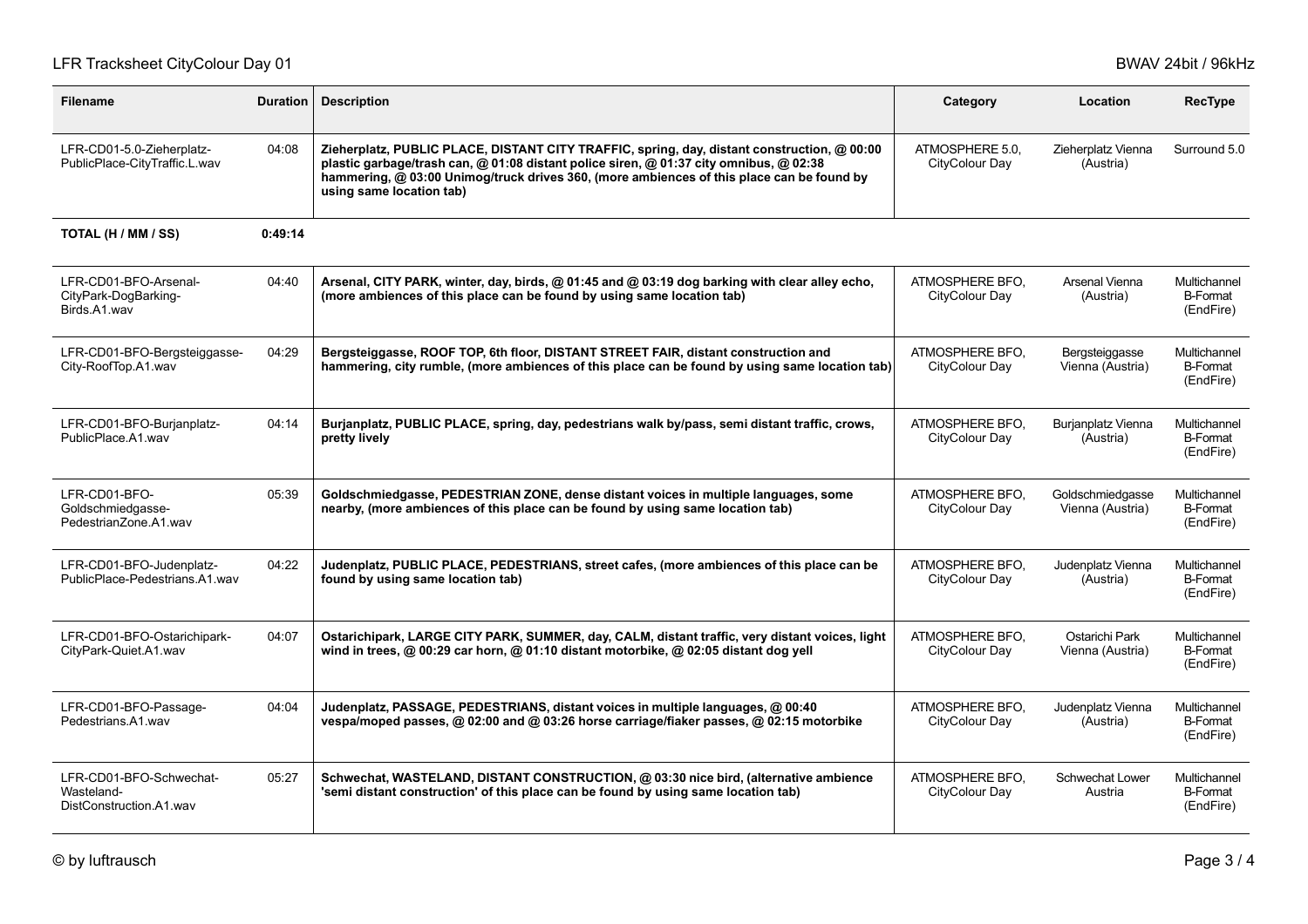| Filename                                                             | Duration | <b>Description</b>                                                                                                                                                                                                                                                                                             | Category                          | Location                             | RecType                                      |
|----------------------------------------------------------------------|----------|----------------------------------------------------------------------------------------------------------------------------------------------------------------------------------------------------------------------------------------------------------------------------------------------------------------|-----------------------------------|--------------------------------------|----------------------------------------------|
| LFR-CD01-BFO-Schwechat-<br>Wasteland-<br>SemiDistConstruction A1 way | 04:03    | Schwechat, WASTELAND, SEMI DISTANT CONSTRUCTION, jack hammer, dumping, pile-drive,<br>(alternative ambience 'distant construction' of this place can be found by using same location<br>tab)                                                                                                                   | ATMOSPHERE BFO.<br>CityColour Day | Schwechat Lower<br>Austria           | Multichannel<br><b>B-Format</b><br>(EndFire) |
| LFR-CD01-BFO-SmallShop-<br>NoCustomer-<br>PedestriansOutside.A1.wav  | 04:01    | Goldschmiedgasse, SMALL EMPTY SHOP (no customer), PEDESTRIANS/Fiaker (HORSE<br>CARRIAGE)/traffic from outside with door open, (can also be used for alley), (more ambiences of<br>this place can be found by using same location tab)                                                                          | ATMOSPHERE BFO.<br>CityColour Day | Goldschmiedgasse<br>Vienna (Austria) | Multichannel<br><b>B-Format</b><br>(EndFire) |
| LFR-CD01-BFO-Zieherplatz-<br>PublicPlace-CityTraffic.A1.wav          | 04:08    | Zieherplatz, PUBLIC PLACE, DISTANT CITY TRAFFIC, spring, day, distant construction, @ 00:00<br>plastic garbage/trash can, @ 01:08 distant police siren, @ 01:37 city omnibus, @ 02:38<br>hammering, @ 03:00 Unimog/truck drives 360, (more ambiences of this place can be found by<br>using same location tab) | ATMOSPHERE BFO.<br>CityColour Day | Zieherplatz Vienna<br>(Austria)      | Multichannel<br>B-Format<br>(EndFire)        |
| TOTAL (H / MM / SS)                                                  | 0:49:14  |                                                                                                                                                                                                                                                                                                                |                                   |                                      |                                              |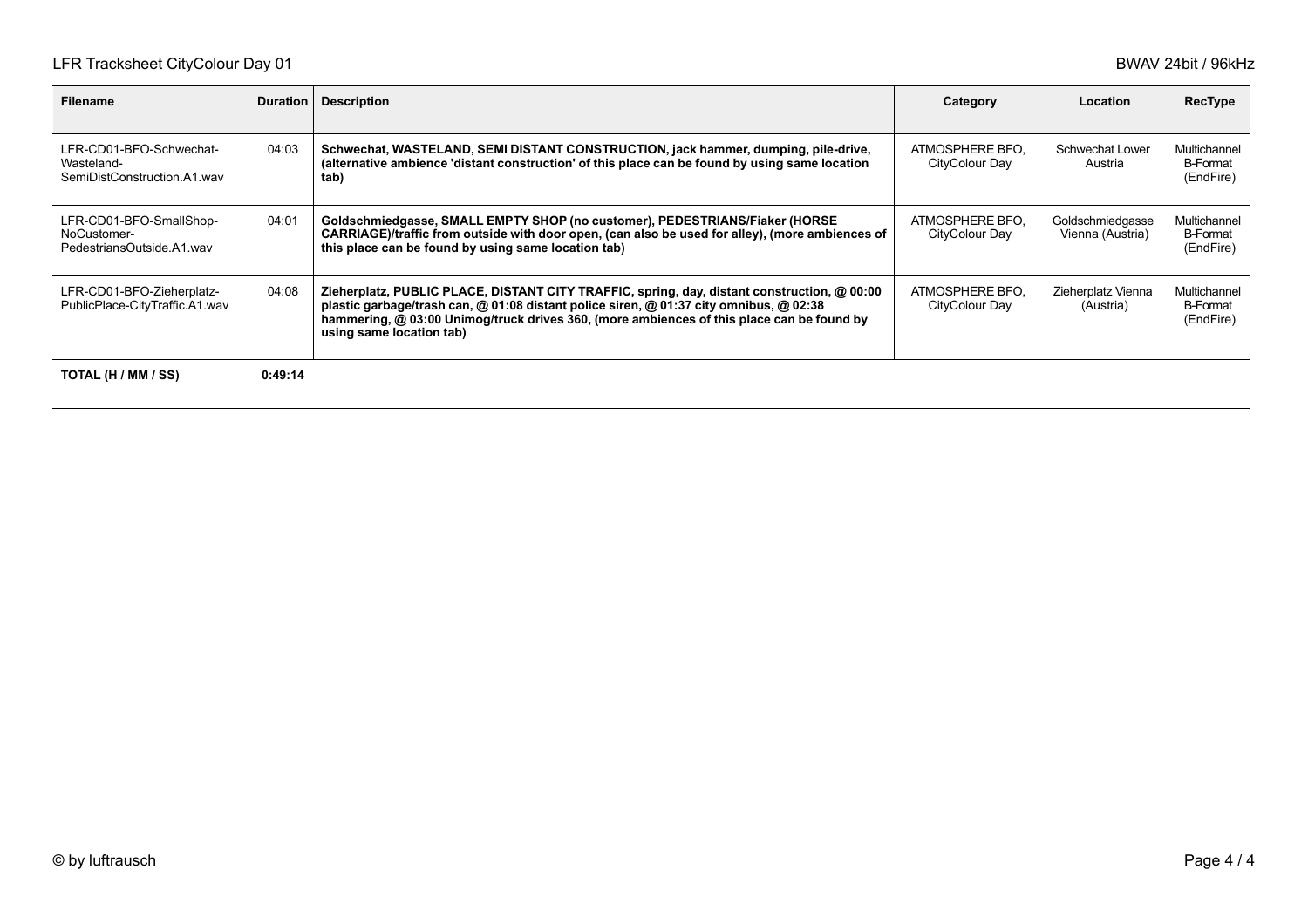# LFR Tracksheet CityColour Night 01 by the USA Colour Night 01 BWAV 24bit / 96kHz

| <b>Filename</b>                                                  | <b>Duration</b> | <b>Description</b>                                                                                                                                                                                                                                                                                                                   | Category                                   | Location                                       | <b>RecType</b>     |
|------------------------------------------------------------------|-----------------|--------------------------------------------------------------------------------------------------------------------------------------------------------------------------------------------------------------------------------------------------------------------------------------------------------------------------------------|--------------------------------------------|------------------------------------------------|--------------------|
| LFR-CN01-2.0-Bergsteiggasse-<br>ChurchBells.wav                  | 08:04           | Bergsteiggasse, ROOFTOP, all catholic CHURCHES of Vienna CHIME their BELLS to welcome<br>the new Pope Francesco, (more ambiences of this place can be found by using same location<br>tab)                                                                                                                                           | ATMOSPHERE 2.0.<br>CityColour Night        | Bergsteiggasse<br>Vienna (Austria)             | Stereo ORTF        |
| LFR-CN01-2.0-Bergsteiggasse-<br>Parkinglot-Night.wav             | 06:29           | Bergsteiggasse, ALLEY, small STREET, city traffic semi distant, winter, night, large empty<br>parking lot, (more ambiences of this place can be found by using same location tab)                                                                                                                                                    | ATMOSPHERE 2.0.<br>CityColour Night        | Bergsteiggasse<br>Vienna (Austria)             | <b>Stereo ORTF</b> |
| LFR-CN01-2.0-<br>BetweenBuildings-<br>SpookyNight.wav            | 06:09           | Siebeneichengasse, between buildings, DISTANT FRIGHT TRAIN TERMINAL WITH SQUEAKS,<br>very distant voices, spooky/eerie city night, @ 02:09 semi distant impact, @ 02:57 clonk, @ 03:10<br>squeak, @ 03:53 cool sound, @ 04:35 mentally handicapped man/male yelling/screaming                                                        | ATMOSPHERE 2.0.<br>CityColour Night        | Siebeneichengasse<br>Vienna (Austria)          | Stereo ORTF        |
| LFR-CN01-2.0-Heldenplatz-<br>PublicPlaceAtNight.wav              | 05:58           | Heldenplatz, LARGE PUBLIC PLACE AT NIGHT, summer, distant voices, city rumble                                                                                                                                                                                                                                                        | ATMOSPHERE 2.0,<br>CityColour Night        | Heldenplatz Vienna<br>(Austria)                | Stereo ORTF        |
| LFR-CN01-2.0-Hofburg-<br>QuietCityNight-CarsBy.wav               | 05:20           | Hofburg, LARGE PUBLIC BACKYARD/COURTYARD, ALLEY, distant footsteps/voices in multiple<br>languages, distant cars/automobiles pass, @ 02:45 bell chimes twice, @ 03:45 distant<br>garbage/trash cans gets collected/dumped, quiet/calm city night                                                                                     | ATMOSPHERE 2.0,<br>CityColour Night        | Hofburg Vienna<br>(Austria)                    | Stereo ORTF        |
| LFR-CN01-2.0-Kalvarienberg-<br>PublicPlaceAtNight.wav            | 05:19           | Kalvarienberg, PUBLIC PLACE AT NIGHT, winter, distant organ practice from inside church,<br>distant traffic and tram, similar to 'bergsteiggasse parking lot' but more populated, (ambience<br>sweetener 'church bell' can be found by using same location tab)                                                                      | ATMOSPHERE 2.0.<br><b>CityColour Night</b> | Kalvarienberg<br>Vienna (Austria)              | Stereo ORTF        |
| LFR-CN01-2.0-<br>KardinalRauscher-PublicPlace-<br>Helicopter.wav | 04:02           | Kardinal-Rauscher-Platz, PUBLIC PLACE AT NIGHT, winter, semi distant man/male on telephone<br>(language unknown), @ 00:48 woman/female passes (footsteps), @ 02:35 helicopter passes<br>overhead, @ 03:03 church bell, (more ambiences of this place can be found by using same<br>location tab)                                     | ATMOSPHERE 2.0.<br>CityColour Night        | Kardinal-Rauscher<br>Platz Vienna<br>(Austria) | Stereo ORTF        |
| LFR-CN01-2.0-Kriemhildplatz-<br>PublicPlaceAtNight.wav           | 04:46           | Kriemhildplatz, PUBLIC PLACE AT NIGHT, winter, @ 00:00 car/automobile over cobbled stone, @<br>00:55 vespa/moped semi distant (clear alley echo), @ 02:00 car doors, @ 02:50 drunk yelling<br>(East European language), @ 03:50 car starts and drive away, (more ambiences of this place can<br>be found by using same location tab) | ATMOSPHERE 2.0.<br>CityColour Night        | Kriemhildplatz<br>Vienna (Austria)             | Stereo ORTF        |
| LFR-CN01-2.0-<br>MariaTheresienPlatz-<br>CityRumbleNight.wav     | 04:06           | Maria-Theresien-Platz, CITY RUMBLE NIGHT, summer, distant traffic                                                                                                                                                                                                                                                                    | ATMOSPHERE 2.0.<br>CityColour Night        | Maria Theresien<br>Platz Vienna<br>(Austria)   | Stereo ORTF        |
| LFR-CN01-2.0-Westbahnhof-<br>Platform-Wasteland.way              | 04:44           | Westbahnhof, train station, EMPTY PLATFORM, winter, night, WASTELAND, light distant action,<br>freight terminal, industrial area, (more ambiences/sweeteners of this place can be found by<br>using same location tab)                                                                                                               | ATMOSPHERE 2.0.<br>CityColour Night        | Westbahnhof Vienna<br>(Austria)                | Stereo ORTF        |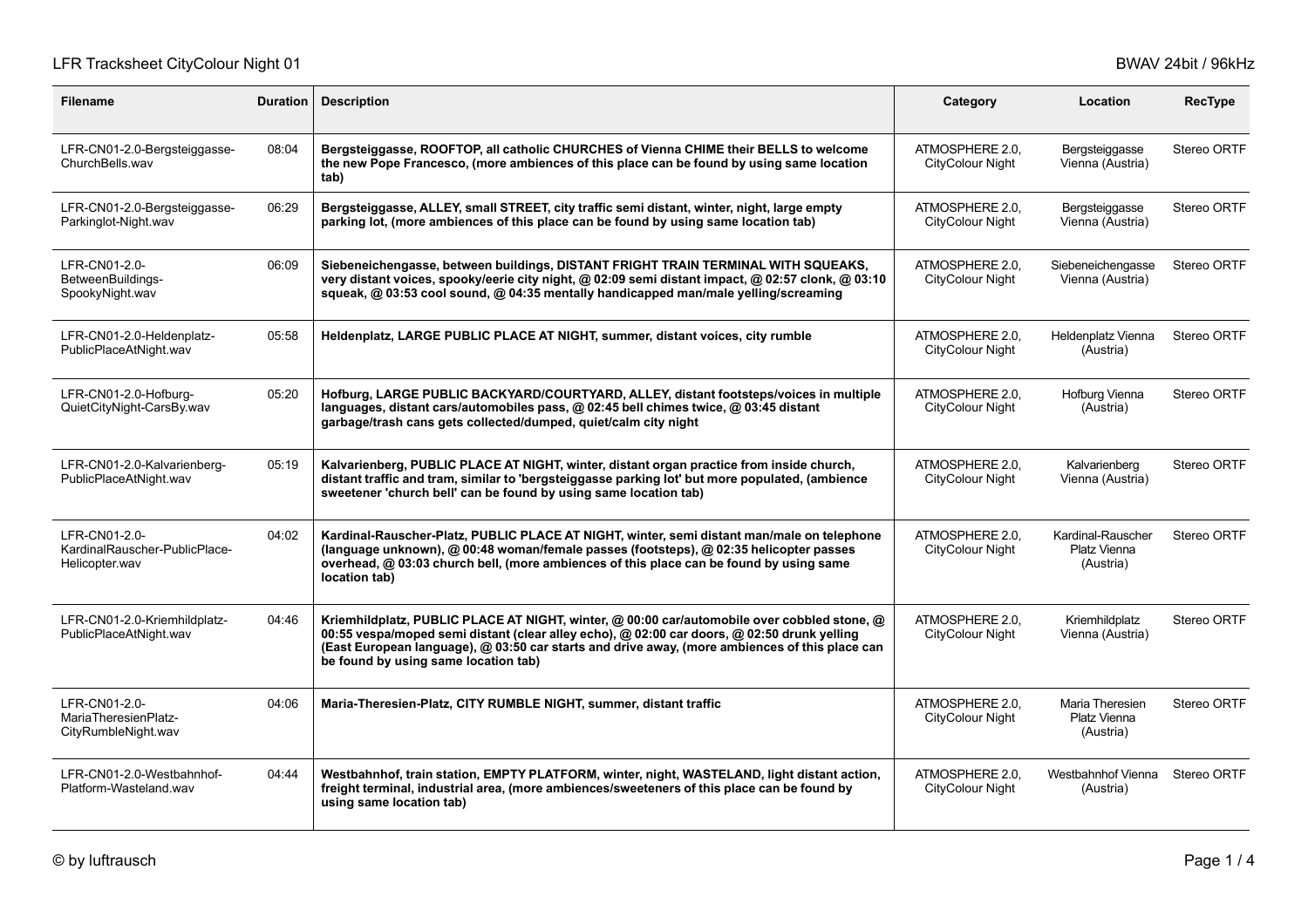## LFR Tracksheet CityColour Night 01 by the control of the state of the BWAV 24bit / 96kHz

| <b>Filename</b>                                                    | <b>Duration</b> | <b>Description</b>                                                                                                                                                                                                                                                                                                                   | Category                                   | Location                                       | RecType      |
|--------------------------------------------------------------------|-----------------|--------------------------------------------------------------------------------------------------------------------------------------------------------------------------------------------------------------------------------------------------------------------------------------------------------------------------------------|--------------------------------------------|------------------------------------------------|--------------|
| TOTAL (H / MM / SS)                                                | 0:54:56         |                                                                                                                                                                                                                                                                                                                                      |                                            |                                                |              |
| LFR-CN01-5.0-Bergsteiggasse-<br>ChurchBells.L.wav                  | 08:04           | Bergsteiggasse, ROOFTOP, all catholic CHURCHES of Vienna CHIME their BELLS to welcome<br>the new Pope Francesco, (more ambiences of this place can be found by using same location<br>tab)                                                                                                                                           | ATMOSPHERE 5.0,<br><b>CityColour Night</b> | Bergsteiggasse<br>Vienna (Austria)             | Surround 5.0 |
| LFR-CN01-5.0-Bergsteiggasse-<br>Parkinglot-Night.L.wav             | 06:29           | Bergsteiggasse, ALLEY, small STREET, city traffic semi distant, winter, night, large empty<br>parking lot, (more ambiences of this place can be found by using same location tab)                                                                                                                                                    | ATMOSPHERE 5.0.<br><b>CityColour Night</b> | Bergsteiggasse<br>Vienna (Austria)             | Surround 5.0 |
| LFR-CN01-5.0-<br>BetweenBuildings-<br>SpookyNight.L.wav            | 06:09           | Siebeneichengasse, between buildings, DISTANT FRIGHT TRAIN TERMINAL WITH SQUEAKS,<br>very distant voices, spooky/eerie city night, @ 02:09 semi distant impact, @ 02:57 clonk, @ 03:10<br>squeak, @ 03:53 cool sound, @ 04:35 mentally handicapped man/male yelling/screaming                                                        | ATMOSPHERE 5.0.<br>CityColour Night        | Siebeneichengasse<br>Vienna (Austria)          | Surround 5.0 |
| LFR-CN01-5.0-Heldenplatz-<br>PublicPlaceAtNight.L.wav              | 05:58           | Heldenplatz, LARGE PUBLIC PLACE AT NIGHT, summer, distant voices, city rumble                                                                                                                                                                                                                                                        | ATMOSPHERE 5.0.<br>CityColour Night        | Heldenplatz Vienna<br>(Austria)                | Surround 5.0 |
| LFR-CN01-5.0-Hofburg-<br>QuietCityNight-CarsBy.L.wav               | 05:20           | Hofburg, LARGE PUBLIC BACKYARD/COURTYARD, ALLEY, distant footsteps/voices in multiple<br>languages, distant cars/automobiles pass, @ 02:45 bell chimes twice, @ 03:45 distant<br>garbage/trash cans gets collected/dumped, quiet/calm city night                                                                                     | ATMOSPHERE 5.0,<br>CityColour Night        | Hofburg Vienna<br>(Austria)                    | Surround 5.0 |
| LFR-CN01-5.0-Kalvarienberg-<br>PublicPlaceAtNight.L.wav            | 05:19           | Kalvarienberg, PUBLIC PLACE AT NIGHT, winter, distant organ practice from inside church,<br>distant traffic and tram, similar to 'bergsteiggasse parking lot' but more populated, (ambience<br>sweetener 'church bell' can be found by using same location tab)                                                                      | ATMOSPHERE 5.0.<br>CityColour Night        | Kalvarienberg<br>Vienna (Austria)              | Surround 5.0 |
| LFR-CN01-5.0-<br>KardinalRauscher-PublicPlace-<br>Helicopter.L.wav | 04:02           | Kardinal-Rauscher-Platz, PUBLIC PLACE AT NIGHT, winter, semi distant man/male on telephone<br>(language unknown), @ 00:48 woman/female passes (footsteps), @ 02:35 helicopter passes<br>overhead, @ 03:03 church bell, (more ambiences of this place can be found by using same<br>location tab)                                     | ATMOSPHERE 5.0.<br>CityColour Night        | Kardinal-Rauscher<br>Platz Vienna<br>(Austria) | Surround 5.0 |
| LFR-CN01-5.0-Kriemhildplatz-<br>PublicPlaceAtNight.L.wav           | 04:46           | Kriemhildplatz, PUBLIC PLACE AT NIGHT, winter, @ 00:00 car/automobile over cobbled stone, @<br>00:55 vespa/moped semi distant (clear alley echo), @ 02:00 car doors, @ 02:50 drunk yelling<br>(East European language), @ 03:50 car starts and drive away, (more ambiences of this place can<br>be found by using same location tab) | ATMOSPHERE 5.0,<br>CityColour Night        | Kriemhildplatz<br>Vienna (Austria)             | Surround 5.0 |
| LFR-CN01-5.0-<br>MariaTheresienPlatz-<br>CityRumbleNight.L.wav     | 04:06           | Maria-Theresien-Platz, CITY RUMBLE NIGHT, summer, distant traffic                                                                                                                                                                                                                                                                    | ATMOSPHERE 5.0,<br>CityColour Night        | Maria Theresien<br>Platz Vienna<br>(Austria)   | Surround 5.0 |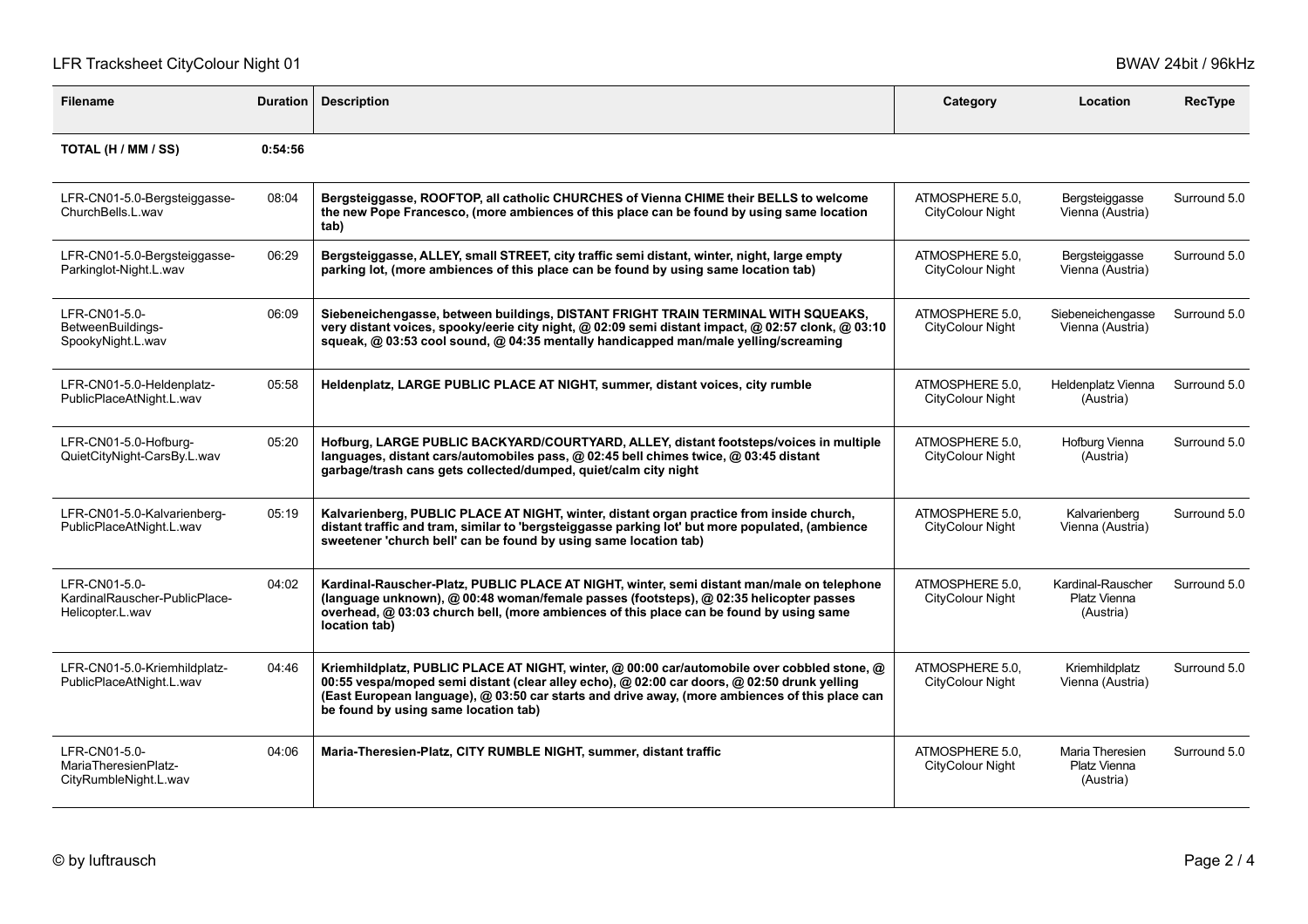# LFR Tracksheet CityColour Night 01 by the USA Colour Night 01 BWAV 24bit / 96kHz

| <b>Filename</b>                                                     | <b>Duration</b> | <b>Description</b>                                                                                                                                                                                                                                                                                                                   | Category                            | Location                                       | <b>RecType</b>                               |
|---------------------------------------------------------------------|-----------------|--------------------------------------------------------------------------------------------------------------------------------------------------------------------------------------------------------------------------------------------------------------------------------------------------------------------------------------|-------------------------------------|------------------------------------------------|----------------------------------------------|
| LFR-CN01-5.0-Westbahnhof-<br>Platform-Wasteland.L.wav               | 04:44           | Westbahnhof, train station, EMPTY PLATFORM, winter, night, WASTELAND, light distant action,<br>freight terminal, industrial area, (more ambiences/sweeteners of this place can be found by<br>using same location tab)                                                                                                               | ATMOSPHERE 5.0.<br>CityColour Night | Westbahnhof Vienna<br>(Austria)                | Surround 5.0                                 |
| TOTAL (H / MM / SS)                                                 | 0:54:56         |                                                                                                                                                                                                                                                                                                                                      |                                     |                                                |                                              |
| LFR-CN01-BFO-Bergsteiggasse-<br>ChurchBells.A1.wav                  | 08:04           | Bergsteiggasse, ROOFTOP, all catholic CHURCHES of Vienna CHIME their BELLS to welcome<br>the new Pope Francesco, (more ambiences of this place can be found by using same location<br>tab)                                                                                                                                           | ATMOSPHERE BFO.<br>CityColour Night | Bergsteiggasse<br>Vienna (Austria)             | Multichannel<br><b>B-Format</b><br>(EndFire) |
| LFR-CN01-BFO-Bergsteiggasse-<br>Parkinglot-Night.A1.wav             | 06:29           | Bergsteiggasse, ALLEY, small STREET, city traffic semi distant, winter, night, large empty<br>parking lot, (more ambiences of this place can be found by using same location tab)                                                                                                                                                    | ATMOSPHERE BFO.<br>CityColour Night | Bergsteiggasse<br>Vienna (Austria)             | Multichannel<br><b>B-Format</b><br>(EndFire) |
| LFR-CN01-BFO-<br>BetweenBuildings-<br>SpookyNight A1 wav            | 06:09           | Siebeneichengasse, between buildings, DISTANT FRIGHT TRAIN TERMINAL WITH SQUEAKS,<br>very distant voices, spooky/eerie city night, @ 02:09 semi distant impact, @ 02:57 clonk, @ 03:10<br>squeak, @ 03:53 cool sound, @ 04:35 mentally handicapped man/male yelling/screaming                                                        | ATMOSPHERE BFO.<br>CityColour Night | Siebeneichengasse<br>Vienna (Austria)          | Multichannel<br><b>B-Format</b><br>(EndFire) |
| LFR-CN01-BFO-Heldenplatz-<br>PublicPlaceAtNight.A1.wav              | 05:58           | Heldenplatz, LARGE PUBLIC PLACE AT NIGHT, summer, distant voices, city rumble                                                                                                                                                                                                                                                        | ATMOSPHERE BFO.<br>CityColour Night | Heldenplatz Vienna<br>(Austria)                | Multichannel<br><b>B-Format</b><br>(EndFire) |
| LFR-CN01-BFO-Hofburg-<br>QuietCityNight-CarsBy.A1.wav               | 05:20           | Hofburg, LARGE PUBLIC BACKYARD/COURTYARD, ALLEY, distant footsteps/voices in multiple<br>languages, distant cars/automobiles pass, @ 02:45 bell chimes twice, @ 03:45 distant<br>garbage/trash cans gets collected/dumped, quiet/calm city night                                                                                     | ATMOSPHERE BFO.<br>CityColour Night | Hofburg Vienna<br>(Austria)                    | Multichannel<br><b>B-Format</b><br>(EndFire) |
| LFR-CN01-BFO-Kalvarienberg-<br>PublicPlaceAtNight.A1.wav            | 05:19           | Kalvarienberg, PUBLIC PLACE AT NIGHT, winter, distant organ practice from inside church,<br>distant traffic and tram, similar to 'bergsteiggasse parking lot' but more populated, (ambience<br>sweetener 'church bell' can be found by using same location tab)                                                                      | ATMOSPHERE BFO.<br>CityColour Night | Kalvarienberg<br>Vienna (Austria)              | Multichannel<br><b>B-Format</b><br>(EndFire) |
| LFR-CN01-BFO-<br>KardinalRauscher-PublicPlace-<br>Helicopter.A1.wav | 04:02           | Kardinal-Rauscher-Platz, PUBLIC PLACE AT NIGHT, winter, semi distant man/male on telephone<br>(language unknown), @ 00:48 woman/female passes (footsteps), @ 02:35 helicopter passes<br>overhead, @ 03:03 church bell, (more ambiences of this place can be found by using same<br>location tab)                                     | ATMOSPHERE BFO.<br>CityColour Night | Kardinal-Rauscher<br>Platz Vienna<br>(Austria) | Multichannel<br><b>B-Format</b><br>(EndFire) |
| LFR-CN01-BFO-Kriemhildplatz-<br>PublicPlaceAtNight.A1.wav           | 04:46           | Kriemhildplatz, PUBLIC PLACE AT NIGHT, winter, @ 00:00 car/automobile over cobbled stone, @<br>00:55 vespa/moped semi distant (clear alley echo), @ 02:00 car doors, @ 02:50 drunk yelling<br>(East European language), @ 03:50 car starts and drive away, (more ambiences of this place can<br>be found by using same location tab) | ATMOSPHERE BFO.<br>CityColour Night | Kriemhildplatz<br>Vienna (Austria)             | Multichannel<br><b>B-Format</b><br>(EndFire) |